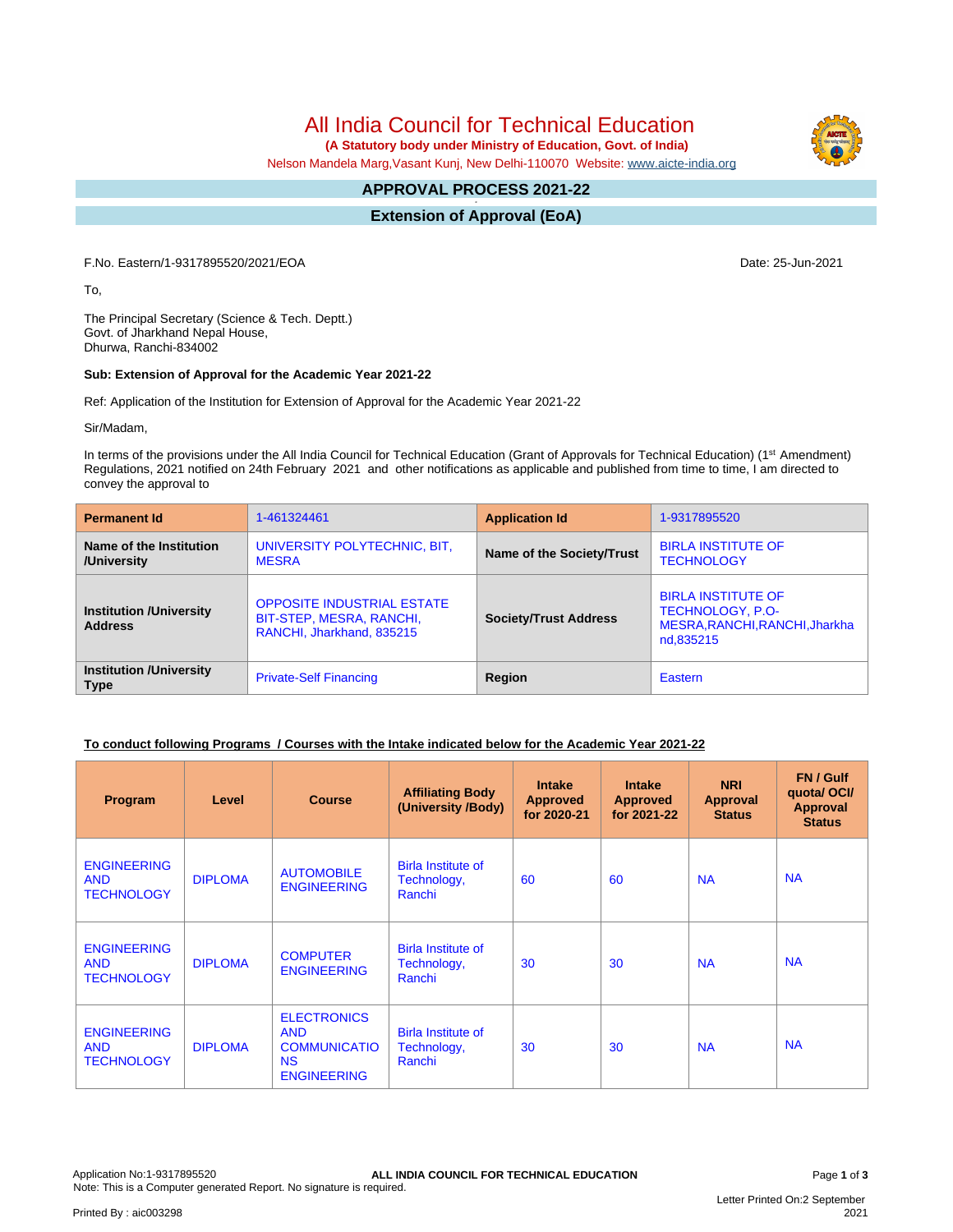| <b>ENGINEERING</b><br><b>AND</b><br><b>TECHNOLOGY</b> | <b>DIPLOMA</b>                  | <b>MECHANICAL</b><br><b>ENGINEERING</b>                                     | <b>Birla Institute of</b><br>Technology,<br>Ranchi | 60 | 60 | <b>NA</b> | <b>NA</b> |
|-------------------------------------------------------|---------------------------------|-----------------------------------------------------------------------------|----------------------------------------------------|----|----|-----------|-----------|
| <b>ENGINEERING</b><br><b>AND</b><br><b>TECHNOLOGY</b> | <b>DIPLOMA</b>                  | <b>MECHANICAL</b><br><b>ENGINEERING</b><br><b>PRODUCTION</b>                | <b>Birla Institute of</b><br>Technology,<br>Ranchi | 30 | 30 | <b>NA</b> | <b>NA</b> |
| <b>ENGINEERING</b><br><b>AND</b><br><b>TECHNOLOGY</b> | <b>DIPLOMA</b>                  | <b>ELECTRICAL</b><br><b>AND</b><br><b>ELECTRONICS</b><br><b>ENGINEERING</b> | <b>Birla Institute of</b><br>Technology,<br>Ranchi | 60 | 60 | <b>NA</b> | <b>NA</b> |
| <b>ENGINEERING</b><br><b>AND</b><br><b>TECHNOLOGY</b> | <b>UNDER</b><br><b>GRADUATE</b> | <b>MEDICAL LAB</b><br><b>TECHNOLOGY</b>                                     | <b>Birla Institute of</b><br>Technology,<br>Ranchi | 30 | 30 | <b>NA</b> | <b>NA</b> |

**It is mandatory to comply with all the essential requirements as given in APH 2021-22 (Appendix 6)**

# **Important Instructions**

- 1. The State Government/ UT/ Directorate of Technical Education/ Directorate of Medical Education shall ensure that 10% of reservation for Economically Weaker Section (EWS) as per the reservation policy for admission, operational from the Academic year 2019-20 is implemented without affecting the reservation percentages of SC/ ST/ OBC/ General. However, this would not be applicable in the case of Minority Institutions referred to the Clause (1) of Article 30 of Constitution of India. Such Institution shall be permitted to increase in annual permitted strength over a maximum period of two years.
- 2. The Institution offering courses earlier in the Regular Shift, First Shift, Second Shift/Part Time now amalgamated as total intake shall have to fulfil all facilities such as Infrastructure, Faculty and other requirements as per the norms specified in the Approval Process Handbook 2021-22 for the Total Approved Intake. Further, the Institutions Deemed to be Universities/ Institutions having Accreditation/ Autonomy status shall have to maintain the Faculty: Student ratio as specified in the Approval Process Handbook.
- 3. Strict compliance of Anti-Ragging Regulation, Establishment of Committee for SC/ ST, Establishment of Internal Complaint Committee (ICC), Establishment of Online Grievance Redressal Mechanism, Barrier Free Built Environment for disabled and elderly persons, Fire and Safety Certificate should be maintained as per the provisions made in Approval Process Handbook and AICTE Regulation notified from time to time.
- 4. In case of any differences in content in this Computer generated Extension of Approval Letter, the content/information as approved by the Executive Council / General Council as available on the record of AICTE shall be final and binding.

**Prof.Rajive Kumar Member Secretary, AICTE**

Copy \*\* to:

- **1. The Director of Technical Education\*\*, Jharkhand**
- **2**. **The Registrar\*\*,** Birla Institute Of Technology, Ranchi